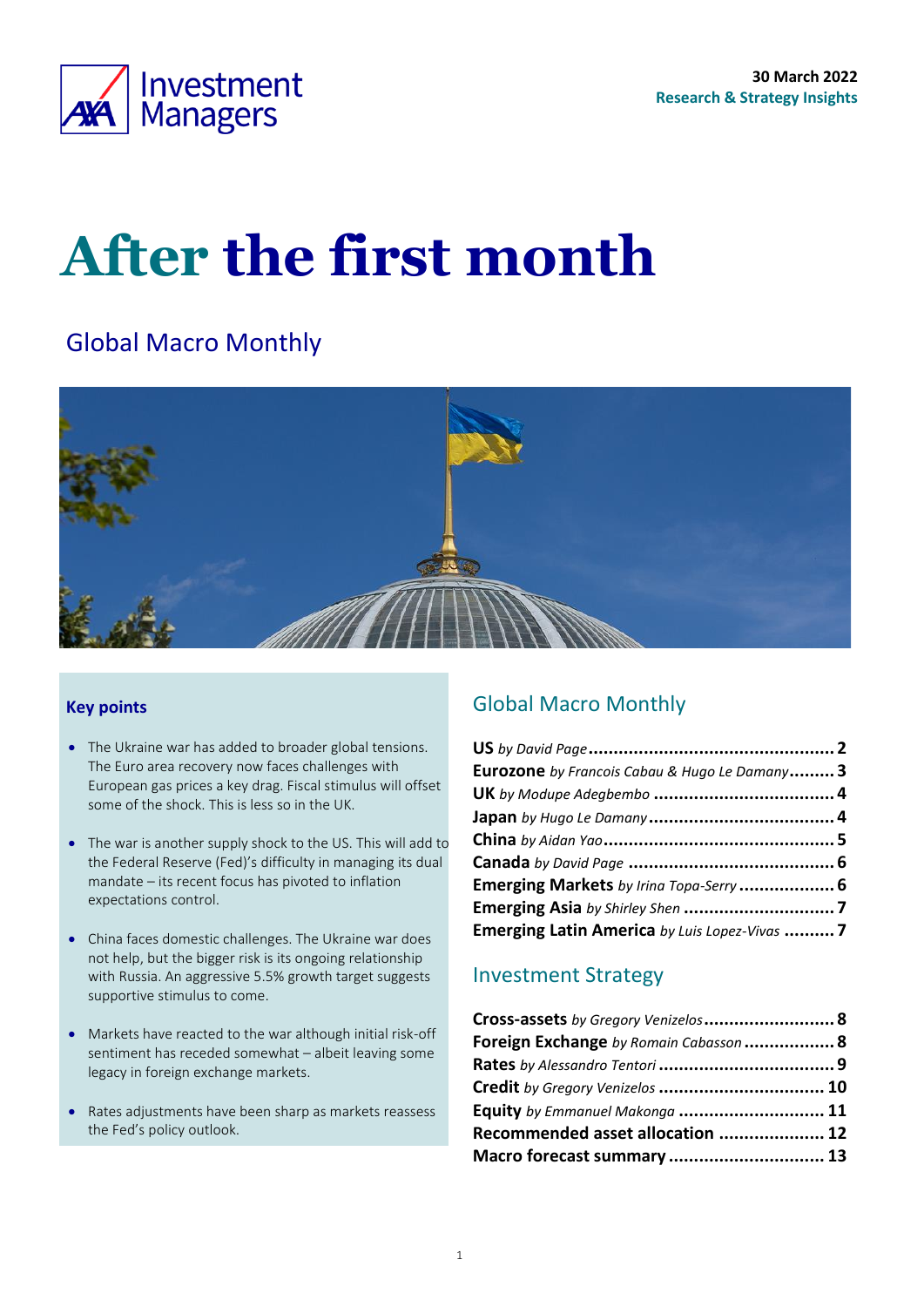# <span id="page-1-0"></span>Global Macro Monthly – US



#### **David Page,**

Head of Macroeconomic Research, Macro Research – Core Investments

### **Ukraine war is another supply shock**

Since our last update, Russia has invaded Ukraine. In some ways, this changes everything for the US outlook: Another supply shock further postpones a retreat in inflation and to the risks of unanchoring expectations; tighter financial conditions will further slow growth; and both complicate the Federal Reserve (Fed)'s task of delivering its dual mandate. In other ways the invasion changes nothing – US growth started the year solidly, but consumers face weakening real income growth; the Fed's inflation focus is the domestically-driven element, spurred on by a tight labour market – and both complicate delivery of the Fed's dual mandate.

Yet uncertainty has risen with the Russian invasion. We assume a protracted disruption (militarily and sanctionsbased) that will keep energy prices elevated over the next two years and disrupt the delivery of commodities that Russia and Ukraine supply to the world, including wheat, corn and metals including platinum, palladium, nickel and aluminium (10% of US aluminium imports are Russian). However, the outlook could vary wildly, from hopes of a quicker settlement following peace talks, to fears of further escalation.

These developments will undo the encouraging indications of receding supply-side disruptions that had been emerging from the turn of the year. They will raise the peak in headline inflation to somewhere above 8% and delay a meaningful decline beyond the spring, as we had previously forecast. As such, we have raised our inflation forecast to average 6.8% in 2022 and 3.8% in 2023 (from 5.0% and 2.9%).

Higher inflation is likely to be the key headwind to economic activity. With real incomes already set to be stretched, higher inflation will reduce this growth further. We expect the \$2.25tn-plus excess savings accumulated over the past two years of the pandemic to be unwound over the coming two years to support spending as real incomes weaken. This – alongside an energy and labour cost squeeze on firms weighing on investment, a drop in overseas demand impacting exports and tighter financial conditions — means we have lowered our GDP outlook: 2.8% for 2022 and 1.6% for 2023 – below the consensus 3.5% and 2.3%.

### **Fed shifts focus to inflation control**

Monetary policy is not well-suited to deal with supply shocks. At its latest meeting, the Fed raised the Fed Funds target by 0.25% - the first hike since 2018. It also shifted its outlook for

policy rates. The Fed's dot plot ([Exhibit 1\)](#page-1-1) shows its rates projections from March 2022 and December 2021. It now envisages an additional 100bps of tightening this year taking the Fed Funds Rate to 1.75-2.00% and further increases to 2.75-3.00% by the end of 2023. Fed Chair Jerome Powell also hinted the Fed's quantitative tightening (QT) package was all but complete, with details expected in the upcoming Fed minutes on 6 April. As such, we expect the Fed to announce QT at its next meeting on 4 May.

| %<br>4 | Fed participants end-year rate projections (the "dot plot")                                                                                                                                                                                                                                                                                                                                                                                                                                                                                                                                                                                                                  |                               |       | Dec-21        |             | Mar-22 |
|--------|------------------------------------------------------------------------------------------------------------------------------------------------------------------------------------------------------------------------------------------------------------------------------------------------------------------------------------------------------------------------------------------------------------------------------------------------------------------------------------------------------------------------------------------------------------------------------------------------------------------------------------------------------------------------------|-------------------------------|-------|---------------|-------------|--------|
| 3.5    |                                                                                                                                                                                                                                                                                                                                                                                                                                                                                                                                                                                                                                                                              |                               |       | ٠e            |             |        |
| 3      | ٠                                                                                                                                                                                                                                                                                                                                                                                                                                                                                                                                                                                                                                                                            | 66<br>$\bullet\bullet\bullet$ | ٠<br> | $\bullet$<br> |             |        |
|        | ۰                                                                                                                                                                                                                                                                                                                                                                                                                                                                                                                                                                                                                                                                            | $\bullet\bullet\bullet$       |       |               |             |        |
| 2.5    | $\bullet\bullet\bullet$<br>88                                                                                                                                                                                                                                                                                                                                                                                                                                                                                                                                                                                                                                                | <br>                          | <br>  | 000<br>       |             |        |
| 2      |                                                                                                                                                                                                                                                                                                                                                                                                                                                                                                                                                                                                                                                                              | <br>                          |       |               |             |        |
| 1.5    |                                                                                                                                                                                                                                                                                                                                                                                                                                                                                                                                                                                                                                                                              |                               |       |               |             |        |
| 1      |                                                                                                                                                                                                                                                                                                                                                                                                                                                                                                                                                                                                                                                                              |                               |       |               |             |        |
| 0.5    |                                                                                                                                                                                                                                                                                                                                                                                                                                                                                                                                                                                                                                                                              |                               |       |               |             |        |
| 0      |                                                                                                                                                                                                                                                                                                                                                                                                                                                                                                                                                                                                                                                                              |                               |       |               |             |        |
|        | 2022                                                                                                                                                                                                                                                                                                                                                                                                                                                                                                                                                                                                                                                                         | 2023                          |       | 2024          | Longer Term |        |
|        | Source: Federal Reserve Board (FRB), Bloomberg and AXA IM Research, March 2022                                                                                                                                                                                                                                                                                                                                                                                                                                                                                                                                                                                               |                               |       |               |             |        |
|        | unemployment. Second, there is the risk that inflation<br>expectations become unanchored, creating "persistent"<br>inflation and feeding into wage-setting. In March, Powell said<br>the "plan" was to restore price stability with a strong labour<br>market, but added the priority was to restore price stability.                                                                                                                                                                                                                                                                                                                                                        |                               |       |               |             |        |
|        | The Fed's focus thus appears to have shifted to inflation<br>(expectations) control. Given the war-driven, shifting inflation<br>outlook we now see it moving at back-to-back meetings for<br>most of 2022, with risks that any further upside inflation<br>surprise could precipitate a 0.50% hike at one or more<br>meetings. Yet on balance we believe softer growth in 2022<br>will increasingly caution against too much tightening. We<br>now front-load our policy hike expectations to include six<br>back-to-back hikes to 1.50-1.75% this year and three hikes to<br>2.25-2.50% next. This falls short of the Fed's median<br>projections and market expectations. |                               |       |               |             |        |
|        | We are also mindful of downside growth risks. An escalation<br>of the war could materially worsen the outlook. Even without<br>this, there is a risk that further supply disruptions - pushing<br>inflation higher; a tightening in financial conditions reflecting<br>weaker market sentiment and an unwind of now strong<br>inventory accumulation could combine to deliver a sharp<br>drop in GDP - including the possibility of a quarter's                                                                                                                                                                                                                              |                               |       |               |             |        |

<span id="page-1-1"></span>Exhibit 1: Fed signals more hawkish outlook

*Source: Federal Reserve Board (FRB), Bloomberg and AXA IM Research, March 2022*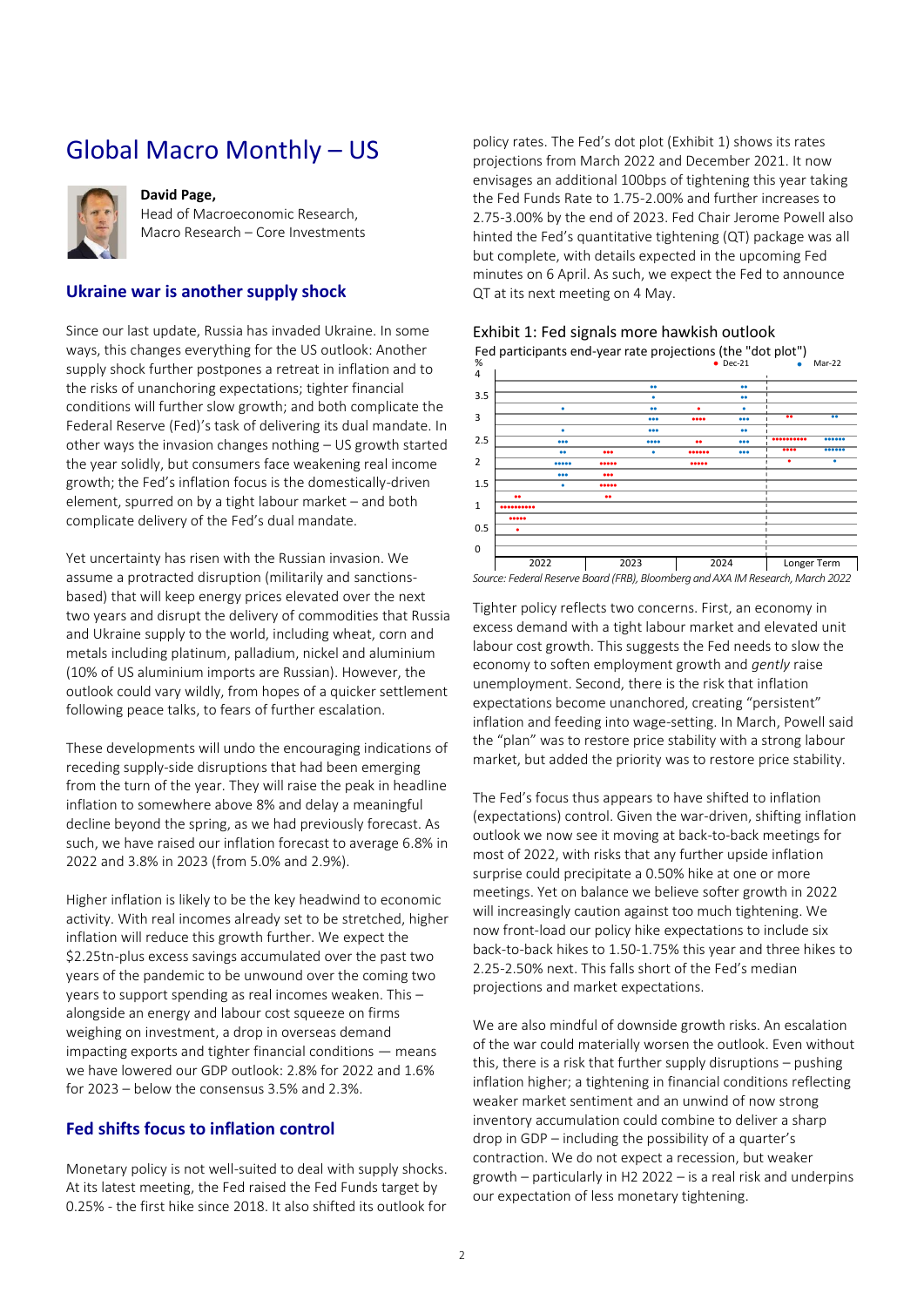# <span id="page-2-0"></span>Global Macro Monthly – Eurozone



**François Cabau and Hugo Le Damany,**  Economists, Macro Research – Core Investments



### **Eurozone into stagflation this year**

We have significantly downgraded our Eurozone GDP growth forecasts for this year and next. This follows the invasion of Ukraine and reflects an upwardly revised inflation profile, squeezing more real incomes, and weighing on sentiment.

We now project Eurozone inflation to average 5.3% this year, peaking at 6.3%yoy in Q2 and decelerating to average 2.5% next year. Assuming a limited impact to the labour market – thanks to fiscal policy support (see below) – this would see household's real disposable income contracting by c. -2% in 2022, a drop not seen since 2012 [\(Exhibit 2\)](#page-2-1). Consumer surveys weakened sharply in March. We project a contraction in household consumption in Q2/Q3, which could be more significant should this drop in sentiment translate into an increase in precautionary savings – a crucial element to the outlook.

<span id="page-2-1"></span>

Euro area household disposable income



Meanwhile, details of Purchasing Managers Indices and closelywatched business surveys confirmed dented confidence, implying a likely contraction in business and overall investment.

In sum, we forecast Eurozone GDP to contract mildly in Q2 and recover slowly from there, implying an average 0.1%qoq sequential growth rate through 2022. This would be consistent with a 2.1% GDP growth rate for the year as a whole. We think investment will lead the recovery in 2023. An average 0.4%qoq sequential pace means Eurozone GDP would grow by 1.2% on average in 2023. The balance of risks is skewed to the downside, mainly owing to possible higher inflation (notably from food prices), and supply disruptions.

Combining economic momentum prior to the conflict,

exposure to the shock and the fiscal response announced so far, we think that France is likely to outperform peers, while Spain looks more vulnerable [\(Exhibit 3\)](#page-2-2).

#### <span id="page-2-2"></span>Exhibit 3: France likely to outperform peers Euro area GDPs in level



*Source: Eurostat and AXA IM Macro Research, 29 March 2022* Dec-19 Jun-20 Dec-20 Jun-21 Dec-21 Jun-22 Dec-22 Jun-23 Dec-23

#### **Fiscal policy coming in support**

Member states have been quick to herald measures to ease the increased energy price burden in the short term. France and Germany have announced measures worth 1.2% and 0.8% of GDP respectively (c. €30bn each). With this week's announcement by PM Sanchez, Spain and Italy are scheduled to deploy c.€20bn (i.e. 1.7% and 1.1% of GDP respectively)<sup>1</sup>. Although EU Council meetings have come short of any mutualised financing options on this short-term measures, European member states have coordinated well on the nature of (fiscal) measures, including future joint purchase of gas, as well as on sanctions against Russia.

EU leaders have postponed decisions with regards to medium-term investment initiatives on energy transition and EU defence to May/June at least, another possibility for future mutualised financing.

### **ECB: Gradual policy normalisation on the way**

The ECB's March Governing Council was only a little more hawkish than we expected. We think the ECB's conditions for policy normalisation are met; medium-term inflation expectations anchored at target and the capacity of the economy to absorb shocks due to an adequate policy mix.

We think the ECB will finish its APP at the end of Q2. Amended forward guidance that rate hikes would only follow "sometime after" still means a hike is likely before the end of the year. We foresee two 25 basis point (bp) deposit rate hikes to zero in December and March. We are less aggressive than the market pricing 55-60bp worth of hikes between July and year-end.

 $<sup>1</sup>$  Fiscal support measures are in cumulative terms since last fall</sup>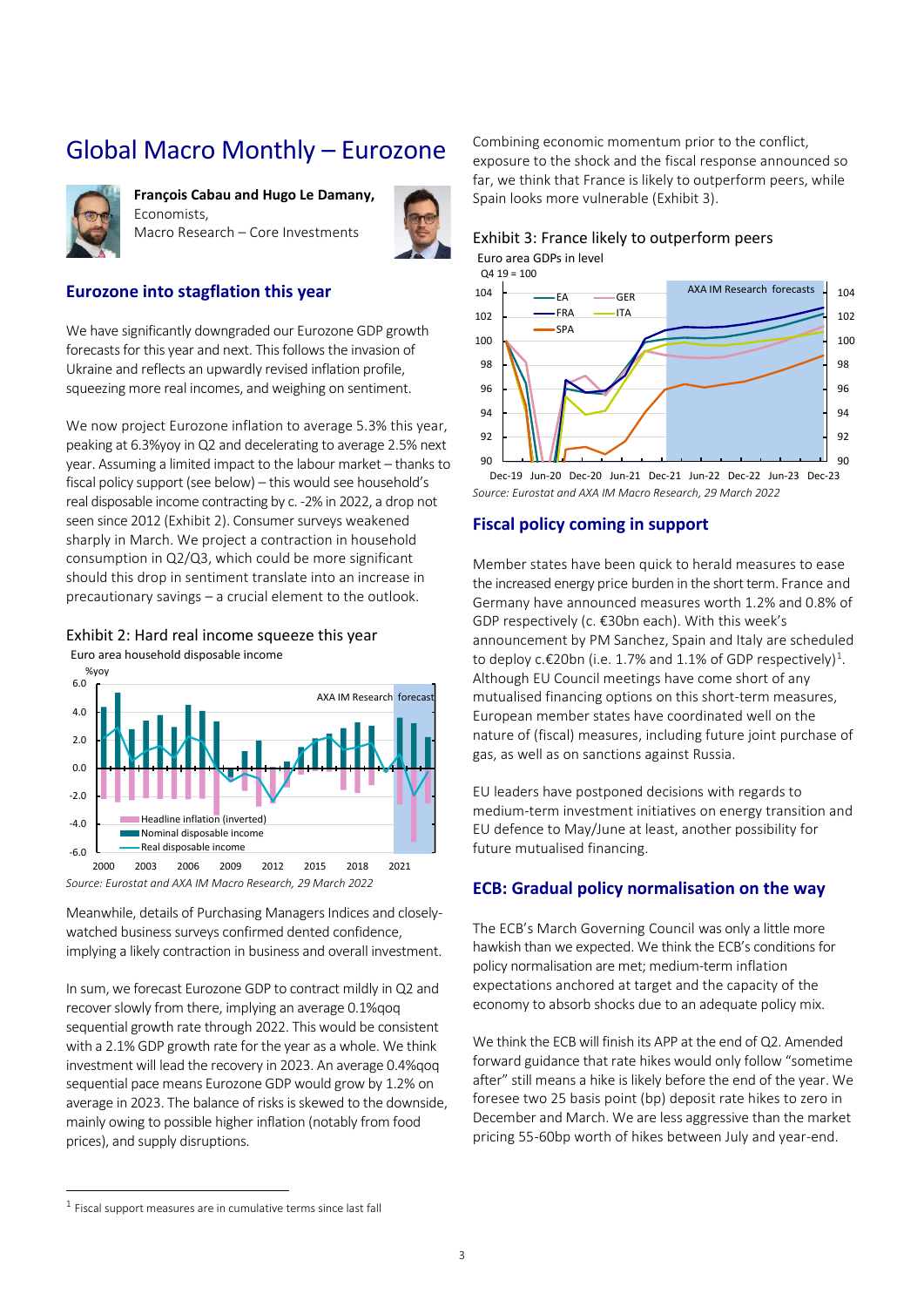# <span id="page-3-0"></span>Global Macro Monthly – UK



**Modupe Adegbembo,**  Junior Economist, Macro Research – Core Investments

### **Ukraine exacerbates outlook for UK**

Despite limited direct trade links with Russia and Ukraine – with just 0.25% of GDP in exports and 1% in imports – the UK may be among those most impacted by the invasion. It is on the European gas hub and subject to the same price rises, despite not directly receiving gas from Russia. Furthermore, it has a large trade exposure (46% of exports) to Europe, which is likely to see growth slow. And unlike many European states, the UK is not offsetting much of this shock with fiscal stimulus.

The energy market outlook is uncertain, but the UK's relative reliance on oil and gas makes it critical. We assume gas prices will be elevated this year and next. As such, UK households face more sharp rises in utility bills. A 54% regulatory cap increase from April could be followed by a 25% rise in October. The war also creates supply constraints for food, metals and other materials, which will delay a drop in inflation. We see inflation remaining elevated in Q4 from a peak of around 8% that we expect in April. We have raised our inflation outlook to 6.8% for 2022 and 3.4% for 2023 (up from 5.5% and 2.1% respectively).

This will add to household challenges; some measures point to the worst real income fall on record. It will also hit firms as they deal with rising costs. Both look set to weigh on activity, further impacted by falling confidence, tighter financial conditions and weaker external demand. We have lowered our GDP forecasts to 3.8% for 2022 and 0.7% for 2023 (from 4.3% and 2.1%).

In his Spring Statement, Chancellor Rishi Sunak did little to alleviate this pressure. He added around £3bn in direct measures, including a fuel duty cut, and a further £6bn/annum in tax threshold changes. This was small relative to the estimated £25bn energy bill faced by households this year. The Chancellor also pre-announced a basic rate income tax cut to 19% from 20% before the end of this Parliament – ahead of the next election. This will be outweighed by frozen tax thresholds.

<span id="page-3-1"></span>The Bank of England (BoE) raised rates again by 0.25% in March to 0.75%. Its guidance regarding future tightening shifted to "might be appropriate", from "likely". In February, it forecast GDP would slow to 1.25% in 2023 and 1% in 2024, with unemployment rising to 5% by 2024. Given the Ukraine crisis, the outlook will be worse. We think its focus is shifting to growth risks in the face of the real income squeeze and is likely to hike again in May, and we forecast one more rise to 1.25% after that, most likely in June. However, this peak would be far less than the 2.00% market forecast for end-2022. And we now expect the BoE to cut rates to 1.00% next year.

# Global Macro Monthly – Japan



**Hugo Le Damany,**  Economist, Macro Research – Core Investments

#### **Russia/Ukraine war and its possible aftermath**

Japan is not particularly exposed to the Ukraine conflict as trade relationships are very limited. The most exposed sector is energy imports, but Japan is much more diversified than Europe as just 9% of its natural gas and 4% of oil come from Russia. However, higher global energy prices will weigh on purchasing power.

Inflation is still distorted to the downside by technical factors but in April these will likely disappear, and the consumer Price Index (CPI) is expected to reach at least 2%. Assuming energy prices and the yen stay at current levels, inflation could rise again during the summer. Inflation forecasts also rely on government intervention. Downside revisions are possible if it unfreezes the trigger clause that subsidises pump prices or restarts the "Go to" domestic tourism campaign in June. We forecast 2% inflation in 2022 and 1% in 2023. However, wage pressure remains muted. Preliminary data on *Shunto* (Spring wage negotiations) point to a small increase in nominal base pay of 2.1% from 1.8% last year.

Those developments weigh a little on our outlook for private consumption. Excess savings could help, but historical experiences have pointed the other way. In uncertain times, households tend to save more. As such, assuming a stabilisation in the saving rate is already an ambitious assumption.

Yen weakness should also benefit exporters but the expected decline in global demand and persistent supply disruptions in the auto sector remain a headwind to a more constructive view. As a result, we have lowered our GDP outlook to 2.5% in 2022; it is broadly unchanged for 2023 at 1.8%.

### **The Bank of Japan is pushed to the limit**

At its latest monetary policy meeting the Bank of Japan (BoJ)'s rhetoric was more 'dovish' than expected. Governor Haruhiko Kuroda rejected any premature tightening, arguing inflation was still chiefly driven by energy prices and did not reflect any improvement in economic fundamentals. Having said that, the pressure is growing on the BoJ. Inflation is likely to be above its 2% target in April and 10y JGB reached its upper limit under yield curve control (YCC). We continue to believe rate hike is premature, but we cannot exclude anymore a shortening of the YCC or widening of the 10y range. First option seems more likely to counter further Yen depreciation.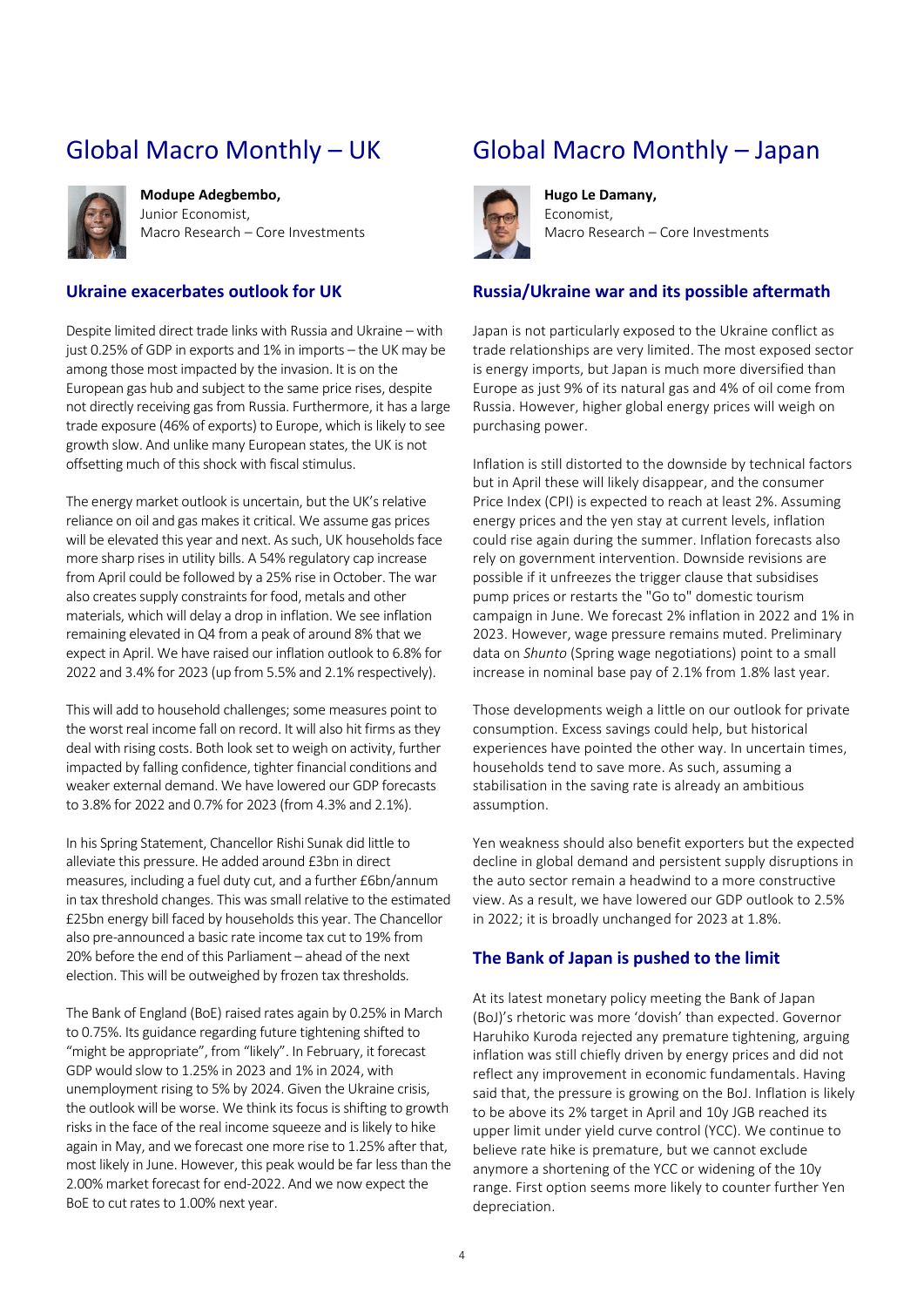# <span id="page-4-0"></span>Global Macro Monthly – China



**Aidan Yao,**  Economist (China), Macro Research – Core Investments

### **Looking past the strong data**

A notable growth acceleration – as indicated by the strong activity data for January and February – came as a surprise after early signs of a soft start to the year for the Chinese economy. A few inconsistencies between these data and earlier developments are worth noting:

- Retail sales growth rebounded strongly in the first two months of the year to 6.7% year-on-year (yoy), from 1.7% in December, despite earlier indications of an Omicron wave holding back consumer spending. The strong recovery in restaurant and catering activity was particularly puzzling given that tightened COVID-19 restrictions had led to a notable decline in the services Purchasing Managers' Index (PMI) at the start of the year.
- The 12.2% growth in fixed asset investment was also much stronger than expected. An acceleration of infrastructure investment growth was not inconceivable given the strong policy push, but the pace – an acceleration of almost nine percentage points – was much faster than anything related to construction activity (e.g., steel and cement production). Manufacturing investment growth also quickened sharply to 21% despite slowing export growth. But the most unexpected of all was the turnaround in real estate investment, which posted a 3.7%yoy gain, making a stark contrast to the 40% decline in property sales from major developers.
- Finally, the acceleration of aggregate industrial production growth was also at odds with the sluggish manufacturing PMI [\(Exhibit 4\)](#page-4-1). The same goes for the faster services sector growth despite a notable decline in the non-manufacturing PMI.

Granted, assessing the Chinese economy at the start of the year is always tricky given the potential data distortions from the Lunar New Year. However, these multiple inconsistencies do suggest caution when drawing conclusions from the data.

The financial market will also likely take the data with a pinch of salt. In fact, investors' attention has already shifted to worrying about China's near-term economic outlook in light of a vicious resurgence of COVID-19. With case numbers at their highest since early 2020 and more than 20 provinces reporting local transmissions, China is now battling against the severest COVID-19 outbreak since the onset of the pandemic.

Local authorities have responded by stepping up containment measures and putting economic powerhouses, such as Shenzhen and Shanghai, under semi-lockdowns. The economic consequences – on consumption, services activity, the labour market and supply chains – should not be underestimated. So even if the economy was in much better shape at the start to the year  $-$  as portrayed by the official data – that strength has likely been eroded since then by the virus flare-up putting activities on hold.



<span id="page-4-1"></span>Exhibit 4: Industrial output growth stronger than PMI China: industrial production and manufacturing PMI

Hence, there is no let up on policy vigilance against downside risks. We see a growing likelihood of a reserve requirement and/or interest rate cut in the near term. This, combined with targeted liquidity injections and 'window guidance', should help to revive credit growth beyond the first quarter. The delivery of fiscal stimulus should also speed up as the government puts this year's ambitious budget plan to work. Finally, further fine-tuning of property and regulatory policies, as communicated recently by Vice Premier Liu He, is necessary to shore up investor confidence, stabilise markets, and guard the system against capital outflows.

The effectiveness of these policies in stabilising the macro environment will depend, in a large part, on the severity and duration of the current COVID-19 outbreak. In light of the changing nature of the virus, Beijing has further recalibrated its policies by relaxing quarantine requirements for asymptomatic patients, approving antiviral drugs and encouraging self-testing for early detection. China is still some way away from a full reopening, but it looks like the government has started to prepare for such an eventuality with the recent policy changes. As for the economy, a more lenient implementation of virus containment measures will help lessen the shock even if the 'zero tolerance' principle stays intact.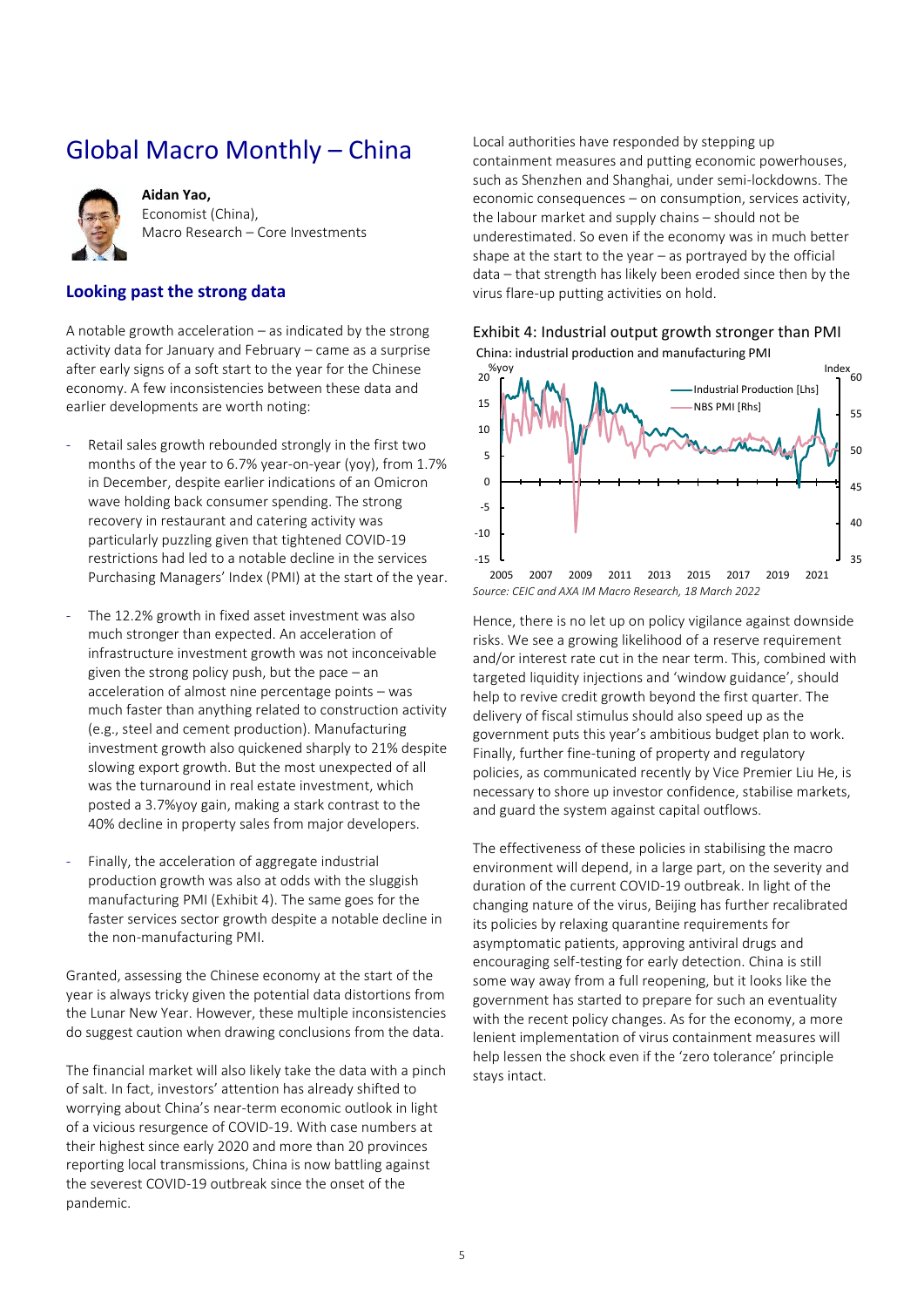# Global Macro Monthly – Canada



**David Page,**  Head of Macro Research, Core Investments

#### **Ukraine impact different for commodity economy**

The Canadian authorities' response to the Ukraine invasion echoed that of their G7 peers: Announcing sanctions on Russia, backing its removal from SWIFT and revoking export permits. Yet the impact of the invasion will be felt differently in Canada thanks to the similarity of its exports to Russia. Climate concerns have dampened the relationship between oil prices and investment in recent years, reducing Canada's traditional outperformance in times of high energy prices. However, energy accounts for 10% of the Canadian economy (and 15% of its equity market). The rise in energy and other commodities prices will boost corporate profits and tax revenues, improve the current account and should support the currency. In short, it is a relative terms of trade boost.

The broad growth impact should still be negative given a weaker investment response. Consumer confidence has softened and 80% of consumers are moderating behaviour ahead of higher prices. Yet activity was solid before the war. Q4 GDP growth exceeded our forecast, rising by 6.7% annualised, from 5.5% in Q3. January's flash estimate was for a 0.2% rise – suggesting no contraction during the Omicron outbreak. GDP rose by 4.6% in 2021. We forecast GDP growth of 3.3% in 2022 (from 3.5%), and 2.6% in 2023 (from 2.8%), both below consensus of 3.8% and 3.0%.

Inflation is likely to be higher for longer. The Canadian dollar has risen by 2% in trade-weighted terms since the invasion, but this will only dampen CPI inflation somewhat. Moreover, inflation was already elevated, up 5.7% in February, its highest since 1991. Inflation now looks set to peak over 6% in the coming months, before receding more slowly.

The Bank of Canada (BoC) hiked by 0.25% to 0.50% in March, its first since 2018. Focus will likely shift to the balance sheet. BoC Governor Macklem stated that quantitative tightening (QT) "is a logical next step" and that it could begin in "fairly short order". We see a good chance of QT announced in April. Macklem also suggested a "full roll-off" of securities, a pace that would be around twice that of the Fed's roll-off in 2017-18, by end-2023 and nearly half of the BoC's government bond holdings by end-2024. This aggressive unwind should temper calls for a 0.50% hike in April, although Macklem refused to rule this out for the future. With inflation now seen higher for longer, we edge our BoC rate outlook higher to 1.75% for end-2022 and 2.25% for end-2023. But expectations for weaker growth will likely see the BoC fall short of market views for 2.25% and 2.75%.

## <span id="page-5-0"></span>Global Macro Monthly – EM



**Irina Topa-Serry,** 

Senior Economist (Emerging Markets), Macro Research – Core Investments

#### **Central and Eastern Europe in the line of fire**

Since the start of the Russian military invasion of Ukraine, emerging markets (EM) have struggled. Overall, EM equities are selling off, spreads are widening, and capital is flowing out of EM asset classes. This crisis is a supply shock with stagflation-like consequences on the global economy – i.e., higher inflation and lower growth. With Russia producing around 15% of the world's gas, 10%-15% of its oil, and many other important mineral and agricultural commodities, the terms-of-trade shock will support some, but be detrimental to others, with a clear divergence between net commodity exporters and importers.

The war in Ukraine puts EM Europe at the epicentre of this crisis. Beyond Ukraine and Russia, the broader region will likely feel the shock given its proximity, a high degree of economic integration, dependence on Russian supplies, as well as movement of refugees, heightened uncertainty and a broader slowing in the European economy.

We anticipate a sharp 7% contraction of Russian GDP this year and another 3% in 2023, under the assumption of longlasting sanctions. Yet even these estimates could prove optimistic if European sanctions eventually include hydrocarbon imports from Russia. In all, this war will durably affect capital accumulation and technological transfers leading to a significant cumulative output loss over the medium term, even if this may be somewhat mitigated by increased trade with China.

For Central Europe, we have trimmed GDP growth forecasts to an average of 4% for 2022. The growth shock could create a dilemma for monetary policy but for now, the pace of tightening accelerates with short term inflation risks looming larger. Targeted currency interventions could also be employed to limit excessive currency weakness. An easing of fiscal policy in several states would absorb some of the commodity price impact onto the public balance sheets.

The war in Ukraine could also bring more cohesion to the EU. This would help a swift channelling of EU funds in the short term (around 4% of GDP per year), which had been held up due to EU concerns with domestic policies in Hungary and Poland. In the medium term, the region may also benefit from Eurozone industrial reshoring, while the current refugee inflow may alleviate some of the structural labour market tensions in the region.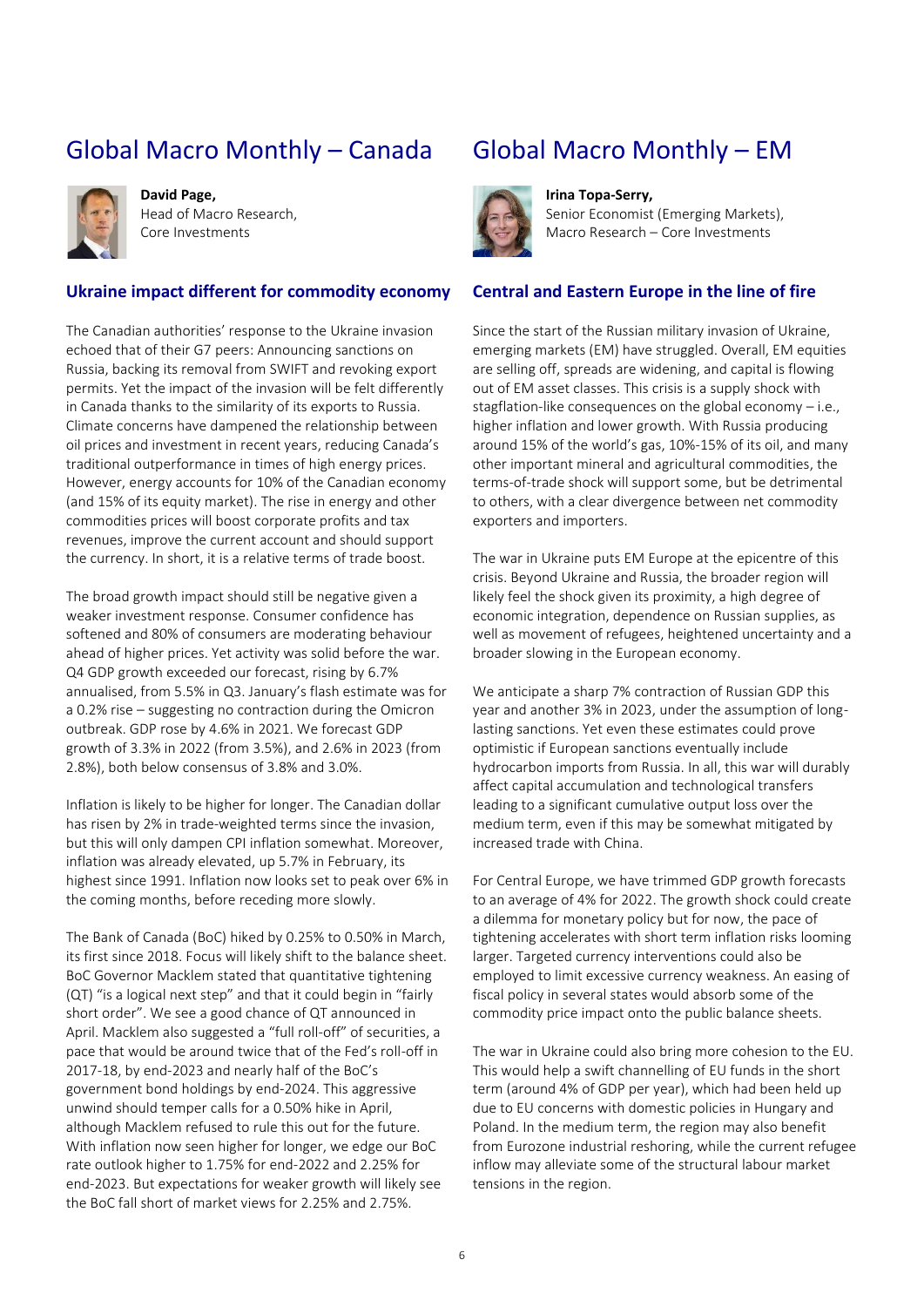# Global Macro Monthly – EM Asia



**Shirley Shen,**  Economist (Emerging Asia), Macro Research – Core Investments

### **The Ukraine war and elections dominate**

Escalating geopolitical tensions will impact Asia, partly by adding to uncertainty, but more significantly through commodity markets as net importers suffer a terms-of-trade shock resulting in deterioration of the region's external current account balances. Differentiation will be particularly marked between energy importers and exporters [\(Exhibit 5\)](#page-6-0). Indonesia and Malaysia will likely benefit, while energy importers such as Thailand, Philippines and India will likely see a narrowing of external balances.

#### <span id="page-6-0"></span>Exhibit 5: Energy importers and exporters in Asia

Trade of key energy commodities by country



*Source: CEIC and AXA IM Macro Research, 18 March 2022*

Going forward, a more severe and prolonged conflict between Russia and Ukraine – or prolonged sanctions – will serve as a major risk for Asia. With rising risks of stagflation, the challenge facing Asian central banks is to strike a balance between maintaining financial and price stability and fostering continued economic recovery. We expect a leaning towards the latter to result in less aggressive policy tightening in Asia than in the US.

South Korea's 20th presidential election concluded last week, with conservative Yoon Suk-yeol claiming victory. Lee Jaemyung's defeat suggested the people's desire for a change and cast doubts on incumbent Moon Jae-in's legacy. However, looking ahead, policymaking may be more constrained for Yoon as the democratic party has a strong majority in the parliament. Politics in India are also important with state polls showing Bharatiya Janta Party (BJP), the ruling party of Prime Minister Narendra Modi, has won four out of five states. Overall, this suggests policy continuity and a smooth progression of planned reforms.

### Global Macro Monthly – LatAm



**Luis Lopez Vivas,**  Economist (Latin America), Macro Research – Core Investments

#### **Politics take centre stage in Colombia and Peru**

Colombia recently held congressional and presidential primaries, yielding mixed results for the country's political and economic outlook. As expected, the leftist coalition Pacto Histórico elected populist Gustavo Petro by a wide margin of over 80%. Moreover, the left-wing coalition primaries had by far the highest participation rate with around 5.5 million votes, almost as many as the two other coalition primaries combined. However, Colombia's Congress will remain divided, which should significantly constrain the possibility of a radical policy shift in the country's traditionally marketfriendly framework. In fact, Pacto Histórico only secured 15% of Senate seats.

The presidential primaries also showed a stronger-thananticipated support for the right-wing coalition *Equipo por Colombia*, which obtained 3.8 million votes and elected Federico Gutierrez as its candidate. Conversely, the centreleft coalition Centro Esperanza had a very weak showing, garnering only 2.2 million votes. While it seems likely that Gutierrez will face Petro in a run-off vote, the presidential race remains wide open. Even if Centro Esperanza is defeated in the first round on 29 May, it could play kingmaker in a hypothetical Gutierrez-Petro showdown. Centro Esperanza's elected candidate, Sergio Fajardo, has yet to offer any clues as to whom he would support in such a scenario.

Meanwhile in Peru, political noise is ramping up again. Congress approved an impeachment trial against President Pedro Castillo. The opposition-controlled Congress voted 76 to 41 to start the impeachment motion over allegations of corruption. Following the trial, lawmakers will need at least 87 votes to remove the President from office. This is already the second time the legislature has attempted to impeach Castillo since he took office in July 2021. The President's approval rating has recently plummeted to 26%, according to a recent poll.

While Peru has been one of the region's fastest growing economies over the past decade, its unceasing political wrangling continues to undermine its true potential. Peru has had five Presidents since 2016, including Castillo. President Martín Vizcarra was impeached in 2020, while President Pablo Kuczynkski resigned in 2018 before an impeachment vote.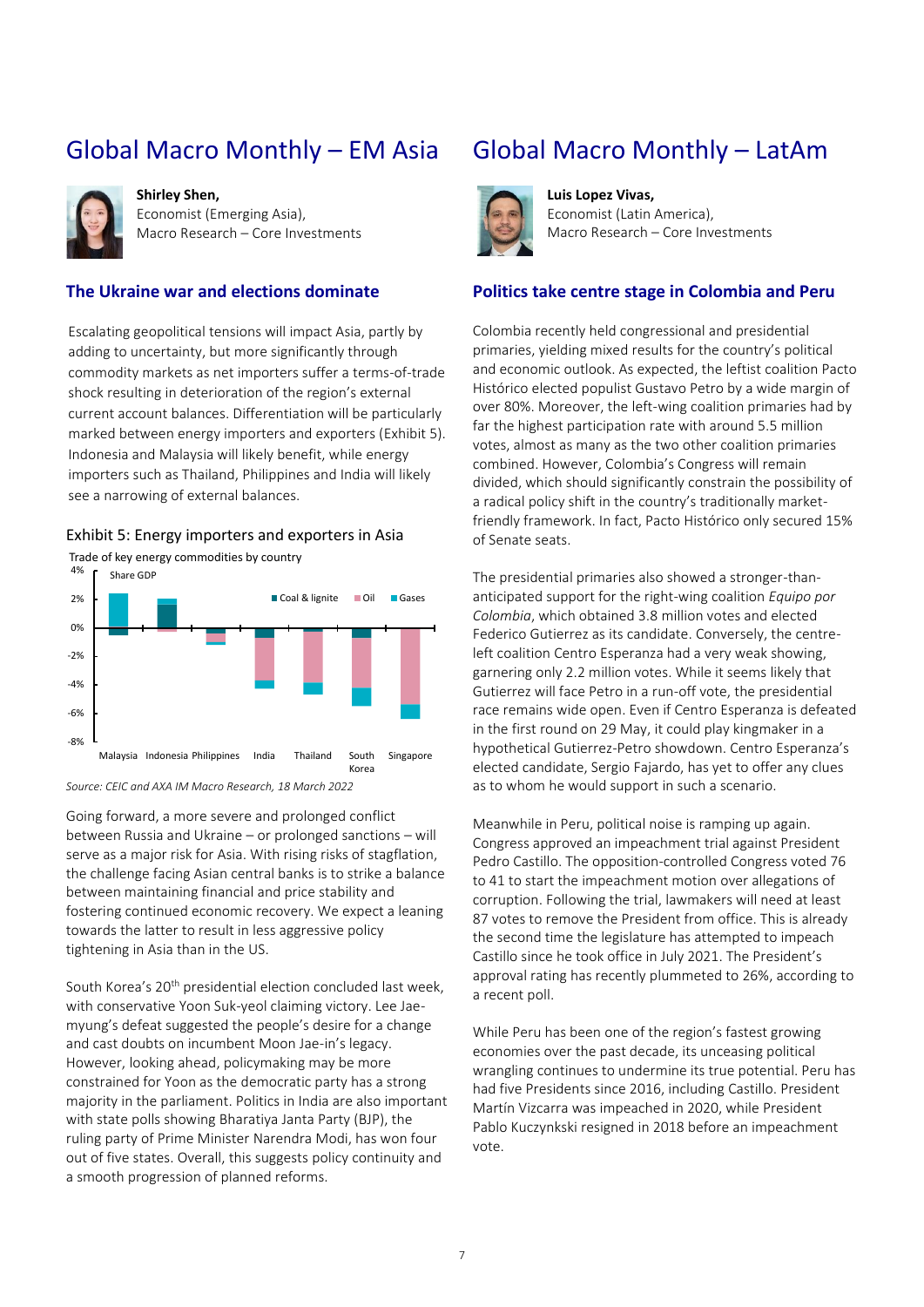### <span id="page-7-0"></span>Investment Strategy – Cross assets



Greg Venizelos, Credit Strategist, Research – Core Investment

### **Global yield curves: Flat and furious**

The Federal Reserve's tightening cycle is underway and bonds have performed very poorly. While there is a decent chance that they do better going forward, yields may climb further in the near term. It all depends on how much the Fed suggests it needs to tighten, which in turn depends on inflation. All in all, we should start considering the possibility that bond markets, and credit particularly, are setting up for an improvement in returns, hopefully sometime soon.

### <span id="page-7-1"></span>Investment Strategy – FX



#### **Romain Cabasson,**

Head of Solution Portfolio Management, Multi-Assets – Core Investments

### **US exceptionalism amid uncertainty**

The Fed delivered its rate hike in March as expected. This could be a signal the US dollar may be near its peak [\(Exhibit 6\)](#page-7-2) unless this time it is indeed different. The Ukraine conflict has brought more than just temporary risk-off support to the dollar. Renewed energy price pressures are pushing the Fed to accelerate policy normalisation. Simultaneously, durably higher energy prices will weigh on growth for oil importing countries in the EU, UK and Japan, while the US may be more insulated.

#### <span id="page-7-2"></span>Exhibit 6: US dollar to peak now Fed starts hiking? Trade-weighted dollar (rev scale)



The euro/dollar rate drop to 1.10 since the invasion seems to reflect the repricing of implications for the Fed and ECB beyond a geopolitical risk discount [\(Exhibit 7\)](#page-7-3). The relative pricing of Fed versus ECB is now quite in line with our expectations – the rate should stabilise here, or perhaps drop a bit if risk

sentiment deteriorates further, so selling after rallies in the dollar/euro looks attractive as the trade's carry is set to rise.

#### <span id="page-7-3"></span>Exhibit 7: Relative monetary policy expectations still in the driving seat

Performance of EUR and JPY vs evolution of 5Y rate differential with US



*Source: Bloomberg and AXA IM Research, March 2022*

The rise in Fed hike expectations has hindered the Japanese yen as the customary safe haven, with the dollar/yen rate surging above 120. Much further yen depreciation looks unlikely, as Fed expectations are high and Bank of Japan expectations low. But the yen may remain under pressure once the BoJ remains the dovish outlier amid central banks. Expectations of normalisation by the Bank of England are still close to the Fed's, despite UK growth downgrades since the start of year having outpaced G10 countries [\(Exhibit 8\)](#page-7-4). High energy prices are adding to existing inflation pressures as a headwind to domestic demand, while Brexit disruptions continue to hurt labour supply and trade. Sterling looks like it has more room to depreciate.

#### <span id="page-7-4"></span>Exhibit 8: Ukraine conflict hits growth expectations

Bloomber consensus revision for GDP growth in 2022 and 2023



#### **Commodity currencies overthrowing US dollar?**

Against the backdrop of war in Ukraine, commodity currencies have outperformed the US dollar. The Canadian dollar and Norwegian krone should continue to rise as both currencies still look reasonably cheap. Their domestic tight labour markets and inflation pressures were already supportive of further policy normalisation by the central banks. Both countries' oil and gas exports have been boosted, bringing additional support and could dampen the impact of energy prices on households. Rate hike pricing on the Bank of Canada might be slightly excessive but still more credible than for others central banks.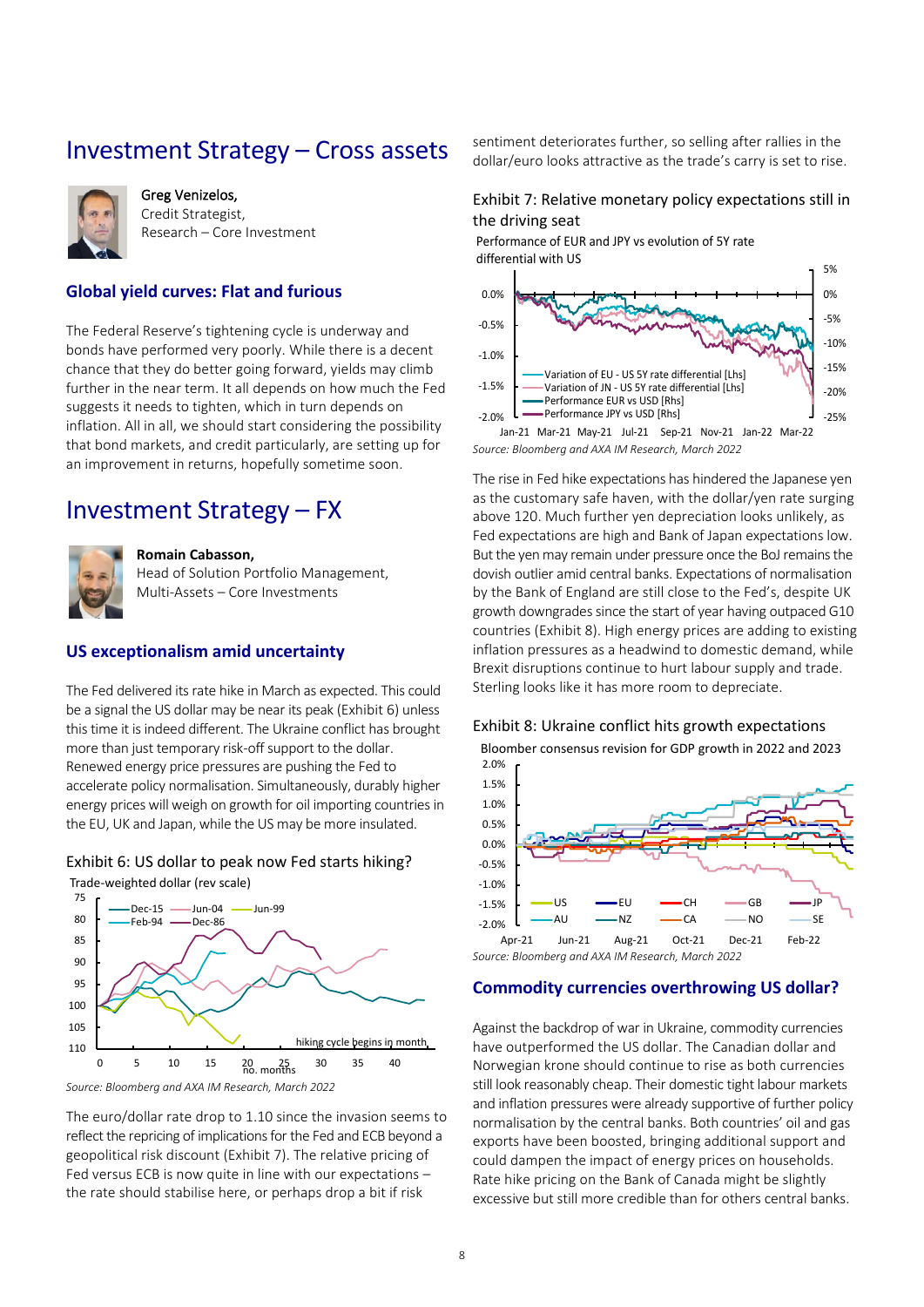### <span id="page-8-0"></span>Investment Strategy – Rates



#### **Alessandro Tentori,**

AXA IM Italy CIO and Rates Strategist Research – Core Investments

#### **Bonds, Curves and Currencies**

Bonds have largely disappointed since the start of this year, leaving investors with uncomfortably negative returns. Global aggregate bond indices are down 7.1% (year-to-date, unhedged in US dollars), while the drawdown from January's peak in 2021 is some -11.6%.

Duration has been in the driving seat all along. [Exhibit 9](#page-8-1) shows high yield (HY) credit risk has only contributed to a lesser extent to overall performance. Furthermore, we also note the negative performance of duration-heavy inflationlinked bond indices, despite the dramatic increase in global inflation rates.

#### <span id="page-8-1"></span>Exhibit 9: A bad start for bond markets

| <b>Category</b> | <b>Bloomberg Index</b>     | Ccy | Hedge    | Ytd %  |
|-----------------|----------------------------|-----|----------|--------|
| Global          | Global Aggregate           | USD | Unhedged | $-7.1$ |
|                 | <b>Treasuries</b>          | USD | Unhedged | $-7.0$ |
|                 | Credit                     | USD | Unhedged | -8.8   |
|                 | Global High Yield          | USD | Unhedged | $-7.0$ |
|                 | Global Inflation-Linked    | USD | Unhedged | $-5.3$ |
|                 | <b>Global Convertibles</b> | USD | Unhedged | $-7.3$ |

*Source: Bloomberg and AXA IM Research, 28 March 2022*

Meanwhile, the outlook for bond returns has not improved substantially, at least not in the near term. High levels of inflation will not disappear overnight and might even risk becoming entrenched into expectations, thus begging for a firm and decisive central bank reaction. However, market participants are increasingly focusing on the US yield curve's flattening as a signal of increased recession probability over the coming 12 months.

<span id="page-8-2"></span>



*Source: Bloomberg and AXA IM Research, 28 March 2022*

One should not overlook factors which tend to bias the signals we extract from the Treasury universe. The Federal Reserve still holds a very large bond portfolio – likely to be one of the ultimate causes of a depressed term premium, and in addition, the Treasury Inflation-Protected Securities (TIPS) curve has recently decoupled from the nominal curve and is trading in excess of 200 basis points (bps) between 2y and 10y tenors, likely reflecting the belief the inflation peak will be reached during the course of this year [\(Exhibit 10\)](#page-8-2).

Eventually, the whole debate collapses back to the dynamics of market-based inflation expectations. A normalisation of the sharply inverted TIPS breakeven curve (2-year at 4.95% versus 10-year at 3%) would not only allow for a flattening of the TIPS curve, but also for a re-steepening of the nominal coupon curve. The best outcome would be for both curves to meet somewhere in the middle, thus sending a positive signal to both policymakers and investors.

#### <span id="page-8-3"></span>Exhibit 11: Hedging US dollar risk will become more expensive

Monetary Policy and FX-Hedging Costs



*Source: Bloomberg and AXA IM Research, 28 March 2022* 1999 2001 2003 2005 2007 2009 2011 2013 2015 2017 2019 2021

Another source of concern for investors, again linked to the evolution of monetary policy, is the cost of currency hedging. Since the start of 2022, the cost of hedging US dollar exposure into euros on a three-month basis has risen from 76bps to 145bps [\(Exhibit 11\)](#page-8-3).

The Fed's change in tone is increasingly tilting the balance of risks toward larger and/or faster policy steps, at a time when the ECB is somewhat caught between the economic cost of a war in Ukraine and the prospect of a near-term jump in inflation rates.

Given the close relationship between policy differentials and currency hedging costs, there is a chance the latter might increase further over the coming months. In fact, the futures strips are indicating the risk of another 100bp increase in hedging costs by the end of the year (3-month Eurodollar versus Euribor spread at 2.56%). Interestingly, currency hedging costs are implied to drop substantially again in 2023, probably reflecting the belief that the Fed might be close to a neutral rate, while the ECB will be in the midst of its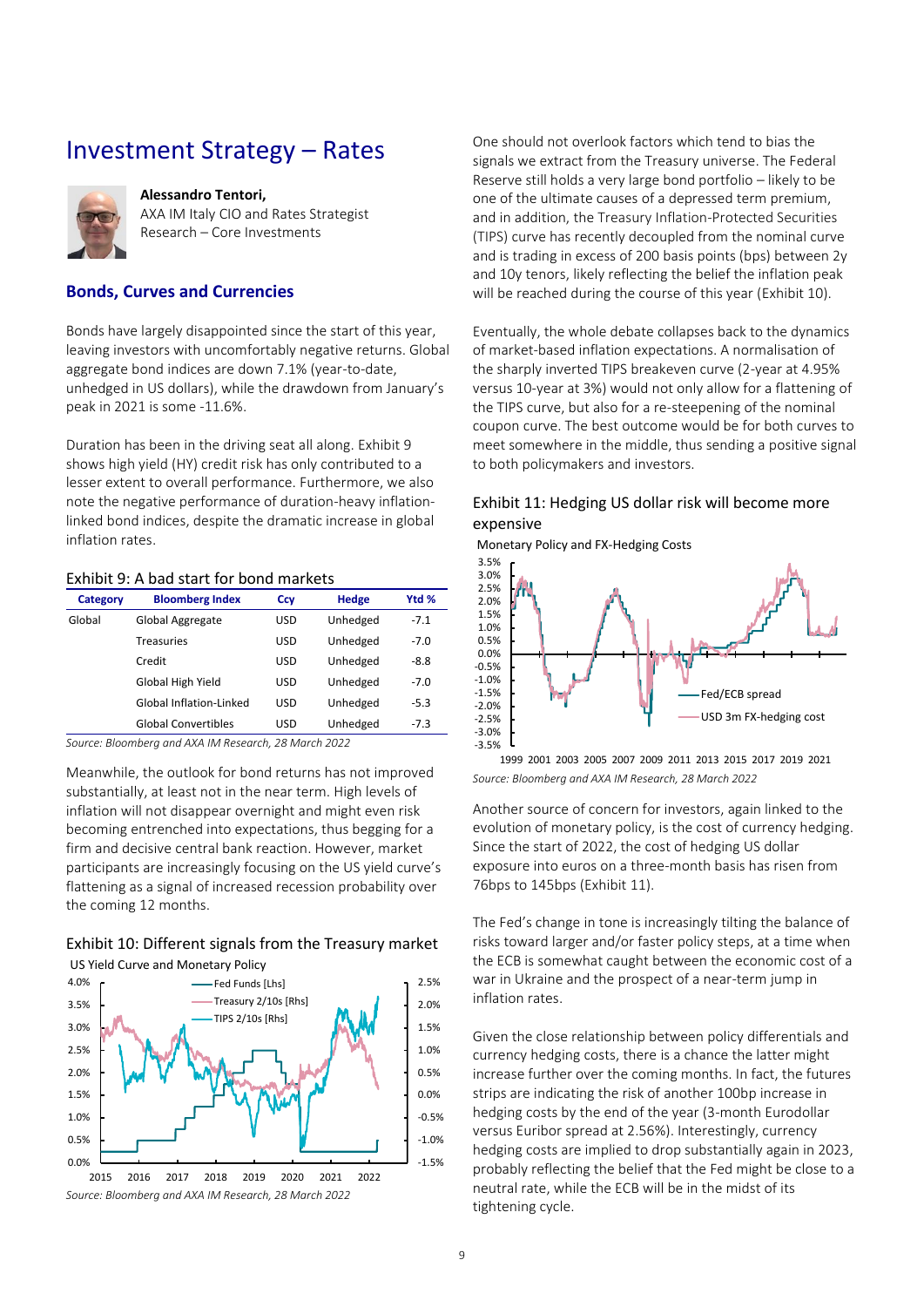# <span id="page-9-0"></span>Investment Strategy – Credit



**Gregory Venizelos** Credit Strategist Research – Core Investments

### **The spreads of wrath**

Credit spreads widened further in March, in the wake of the Ukraine crisis. With sentiment fragile, ever-ratcheting hawkish expectations for central bank policy have not helped. COVID-19 spikes in March 2020 aside, spreads are at multiyear 'wides' ([below\)](#page-9-1). Investment grade (IG) spreads have widened more than high yield (HY) spreads in relative terms, reflecting the larger presence of banks within IG as well as the relatively higher exposure of large-cap blue chip companies to Russia.

### <span id="page-9-1"></span>Exhibit 12: IG spreads have widened more than HY spreads in relative terms

Global IG and HY spreads



*Source InterContinental Exchange (ICE) and AXA IM Research, 28 March 2022*

**Short of recession, credit offers value**

<span id="page-9-2"></span>Exhibit 13: Spreads (upper) and even more notably yields (lower) have moved well above their lows

| <b>5yr Sigma score normalised (Spread)</b> |       |          |                                           |              |                          |              |           |  |  |  |
|--------------------------------------------|-------|----------|-------------------------------------------|--------------|--------------------------|--------------|-----------|--|--|--|
|                                            | Level |          |                                           |              |                          |              |           |  |  |  |
|                                            | spot  | min      | 1 <sup>st</sup> quartile                  | median       | 3rd quartile             | max          |           |  |  |  |
| EUR <sub>IG</sub>                          | 0.42  | $\Omega$ | 0.16                                      | 0.24         | 0.41                     | 1            | $-\sigma$ |  |  |  |
| GBP IG                                     | 0.41  | 0        | 0.20                                      | 0.29         | 0.39                     | $\mathbf{1}$ | -তে       |  |  |  |
| <b>EUR HY</b>                              | 0.31  | $\Omega$ | 0.14                                      | 0.18         | 0.24                     | $\mathbf{1}$ | -ок       |  |  |  |
| <b>GBP HY</b>                              | 0.24  | $\Omega$ | 0.13                                      | 0.19         | 0.26                     | $\mathbf{1}$ | -10       |  |  |  |
| USD <sub>IG</sub>                          | 0.22  | $\Omega$ | 0.10                                      | 0.14         | 0.24                     | $\mathbf{1}$ |           |  |  |  |
| USD HY                                     | 0.19  | 0        | 0.11                                      | 0.17         | 0.32                     | $\mathbf{1}$ | ⊣റ⊓       |  |  |  |
|                                            |       |          | <b>5yr Sigma score normalised (Yield)</b> |              |                          |              |           |  |  |  |
|                                            |       |          |                                           | <b>Level</b> |                          |              |           |  |  |  |
|                                            | spot  | min      | 1 <sup>st</sup> quartile                  | median       | 3 <sup>rd</sup> quartile | max          |           |  |  |  |
| EUR IG                                     | 0.90  | $\Omega$ | 0.25                                      | 0.32         | 0.52                     | 1            | ক         |  |  |  |
| GBP IG                                     | 0.72  | $\Omega$ | 0.19                                      | 0.26         | 0.33                     | $\mathbf{1}$ | O.        |  |  |  |
| USD <sub>IG</sub>                          | 0.48  | $\Omega$ | 0.21                                      | 0.29         | 0.46                     | $\mathbf{1}$ | ∙ਾ        |  |  |  |
| <b>EUR HY</b>                              | 0.41  | $\Omega$ | 0.13                                      | 0.18         | 0.24                     | $\mathbf{1}$ |           |  |  |  |
| <b>GBP HY</b>                              | 0.37  | $\Omega$ | 0.16                                      | 0.22         | 0.28                     | $\mathbf{1}$ | юк        |  |  |  |
| USD HY                                     | 0.31  | $\Omega$ | 0.18                                      | 0.22         | 0.32                     | $\mathbf 1$  |           |  |  |  |

*Source: ICE and AXA IM Research, 28 March 2022*

The impact of the conflict across credit markets has been proportional to their proximity to the conflict, in geographic and economic terms. European spreads now trade above the third quartile of their five-year range, as a result [\(Exhibit 13,](#page-9-2) upper). By contrast, US dollar spreads have remained insulated, especially in HY where energy is the largest sector.

#### **Mean reversion excess returns attractive**

In addition to the spread widening, the epic year-to-date rise in government bond yields has pushed credit yields towards the top of their five-year range [\(below,](#page-9-3) lower). This makes for a material valuation improvement. But the flip side of the widening is excess return expectations based on spread mean reversion have improved materially (green bars in [Exhibit 14\)](#page-9-3). Over 12 months, euro IG is expected to return more than 2% and HY more than 5%.

### <span id="page-9-3"></span>Exhibit 14: Mean reversion-implied excess return expectations look quite attractive

12M excess return, realised & forecast



### **Spreads reflect impact on eurozone growth**

Using spreads as a GDP 'nowcast', we see the credit repricing reflecting a steeper drop for the Eurozone. Average weekly spreads over Q1 imply 1.3% in Q2 GDP year on year for the Eurozone versus 2.8% for the US. This from a 'nowcast' peak of 2.1% and 3.2% respectively at the end of 2021 [\(below\)](#page-9-4).

<span id="page-9-4"></span>

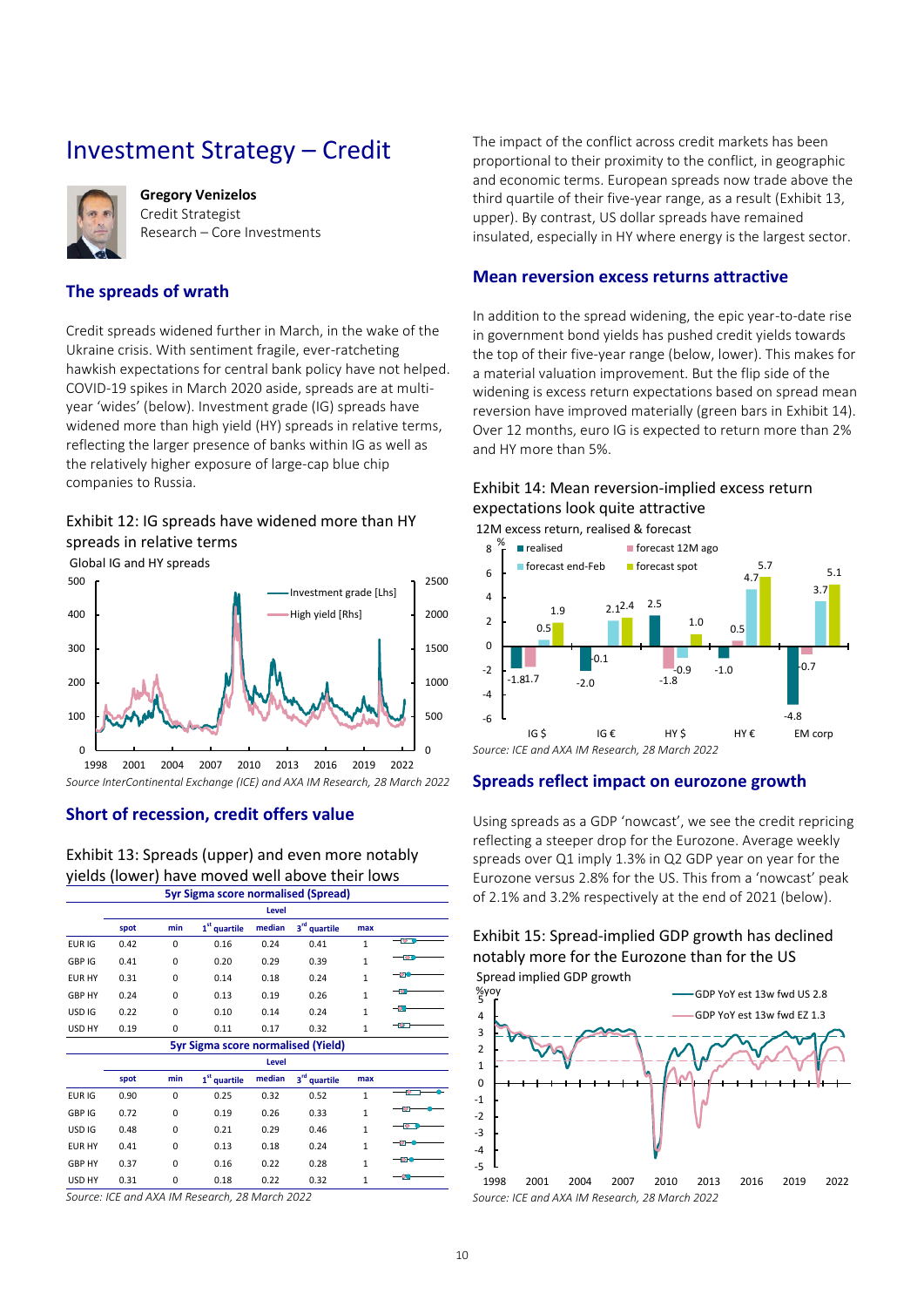## <span id="page-10-0"></span>Investment Strategy – Equity



**Emmanuel Makonga,**  Investment Strategist, Research – Core Investments

### **Playing with a bad hand**

Equity markets have enjoyed some relief after a tortuous start to the year. Over the past month, global stocks rebounded +2.9% [\(Exhibit 16\)](#page-10-1). In regional terms, emerging markets (EM) (-4.4%) and Europe (-1.6%) suffered the most as the war in Ukraine and a COVID-19 resurgence in China weighed on sentiment, while the US delivered a healthy +5%. Across sectors, healthcare (+6.5%) and energy (+5.8%) outpaced peers. This reflects a shift in market sentiment towards stagflation risk – hedging low growth with defensives and inflation with commodity assets.

#### <span id="page-10-1"></span>Exhibit 16: EM and European Monetary Union lagging

Equity total returns (local FX): regions, sectors and styles



*Source: Datastream and AXA IM Research, March 2022*

Growth forecasts appear under pressure. At 22, the VIX volatility index implies a -0.6 percentage point decline in annual GDP growth in 2022 for the US [\(Exhibit 17\)](#page-10-2). Adjusting the 3.6% consensus, accordingly, would imply 3% year-onyear growth, in line with our own forecast (+2.8%).



The prospects for growth in the developed world are not good. While 2022 earnings growth expectations for global equities were reasonably healthy as of February (+8.2%), weaker-than-expected global economic growth is likely to have an impact on companies' bottom lines. The sales outlook is uncertain as high inflation is eroding real household incomes and will dampen spending. In addition, wage increases are not supporting any improvement in margins, albeit their levels are historically high across sectors.

To understand the behaviour of equity market segments during periods of downward earnings revisions, we studied the excess returns of the factors relative to the market [\(Exhibit 18\)](#page-10-3). It suggests the Quality factor seems to be the one offering the best excess return (+0.46%). The current valuation level compared to the market has decreased over the last few weeks. The Quality factor shows a premium of 57% consistent with the post-COVID-19 average of 58%.

#### <span id="page-10-3"></span>Exhibit 18: Quality overperforms when earnings are being revised lower

|  |  |  | Value Growth Low Vol Quality Size Momentum Yield      |  |
|--|--|--|-------------------------------------------------------|--|
|  |  |  | 1m chg -0.30% 0.30% -0.10% 0.52% 0.08% -0.05% -0.16%  |  |
|  |  |  | 3m chg -0.21% 0.25% -0.16% 0.48% 0.03% -0.03% -0.04%  |  |
|  |  |  | 6m chg -0.29% 0.31% -0.17% 0.39% 0.01% -0.02% -0.21%  |  |
|  |  |  | Average -0.27% 0.29% -0.14% 0.46% 0.04% -0.03% -0.13% |  |

*Source: IBES, MSCI and AXA IM Research, March 2022, Monthly excess return relative to MSCI World, 1 year forward fiscal period.*

We see several areas of potential opportunity. Reduced support from central banks, uncertainty over the conflict and the ever-present risk of the pandemic are affecting investor sentiment. In Europe, fiscal support should alleviate some of those headwinds while in the US, President Joe Biden's administration has less room to manoeuvre. In that context, we favour Quality/Defensive stocks and look for opportunities in longer-term growth themes like renewables and digital payments whose valuations have deflated recently [\(Exhibit 19,](#page-10-4) right end).



#### <span id="page-10-4"></span>Exhibit 19: Growth stocks have been the most affected 12M Forward PE by sales growth bands

*Source: IBES, S&P, MSCI and AXA IM Research, March 2022*

# <span id="page-10-2"></span>Exhibit 17: Market risk and downward GDP revision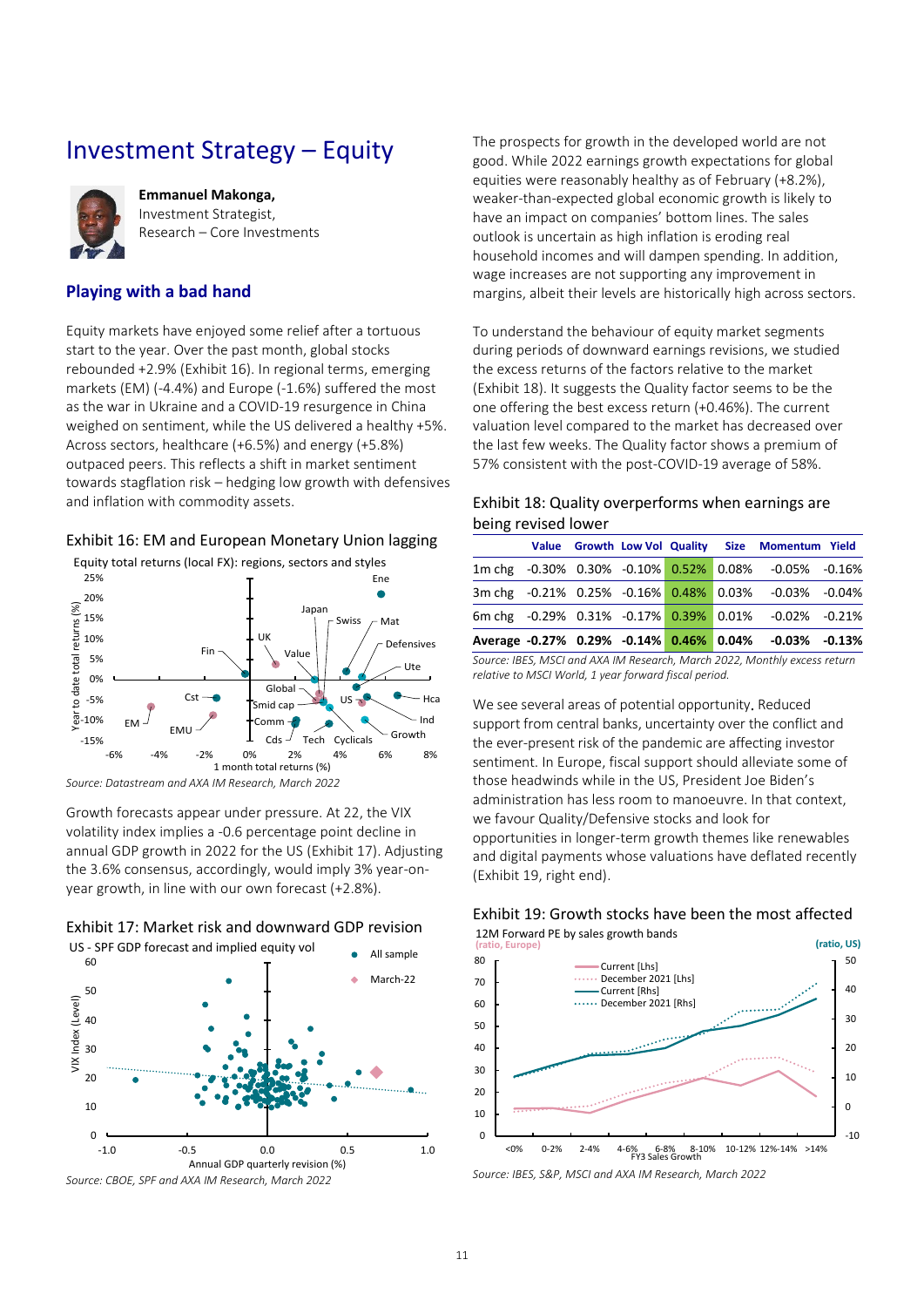# <span id="page-11-0"></span>Recommended asset allocation

|                                                                                                     | <b>Asset Allocation</b> |                          |
|-----------------------------------------------------------------------------------------------------|-------------------------|--------------------------|
| <b>Key asset classes</b>                                                                            |                         |                          |
| Equities                                                                                            |                         |                          |
| <b>Bonds</b>                                                                                        |                         | $\Delta^+$               |
| Commodities                                                                                         |                         |                          |
| Cash                                                                                                |                         |                          |
|                                                                                                     | <b>Equities</b>         |                          |
| <b>Developed</b>                                                                                    |                         |                          |
| Euro area                                                                                           | $\blacktriangledown$    |                          |
| UK                                                                                                  |                         |                          |
| Switzerland                                                                                         |                         |                          |
| US                                                                                                  |                         | $\blacktriangle$         |
| Japan                                                                                               |                         |                          |
| <b>Emerging &amp; Sectors</b>                                                                       |                         |                          |
| <b>Emerging Markets</b>                                                                             |                         |                          |
| Europe Cyclical/Value                                                                               |                         |                          |
| Euro Financials                                                                                     |                         |                          |
| European Auto                                                                                       |                         | $\blacktriangledown$     |
| <b>US Financials</b>                                                                                |                         |                          |
| US Russell 2000                                                                                     |                         |                          |
|                                                                                                     | <b>Fixed Income</b>     |                          |
| <b>Govies</b>                                                                                       |                         |                          |
| Euro core                                                                                           |                         |                          |
| Euro peripheral                                                                                     |                         |                          |
| UK                                                                                                  |                         |                          |
| US                                                                                                  |                         |                          |
|                                                                                                     |                         |                          |
| <b>Inflation</b>                                                                                    |                         |                          |
| US                                                                                                  |                         |                          |
| Euro                                                                                                |                         |                          |
| <b>Credit</b>                                                                                       |                         |                          |
| Euro IG                                                                                             |                         | $\blacktriangle$         |
| US IG                                                                                               |                         |                          |
| Euro HY                                                                                             |                         |                          |
| US HY                                                                                               |                         |                          |
| <b>EM Debt</b>                                                                                      |                         |                          |
| EM bonds HC                                                                                         |                         |                          |
| Legends<br><b>Negative</b><br><b>Neutral</b><br>Source: AXA IM Macro Research – As of 29 March 2022 | Positive<br>Last change | ▲ Upgrade<br>▼ Downgrade |

*Source: AXA IM Macro Research – As of 29 March 2022*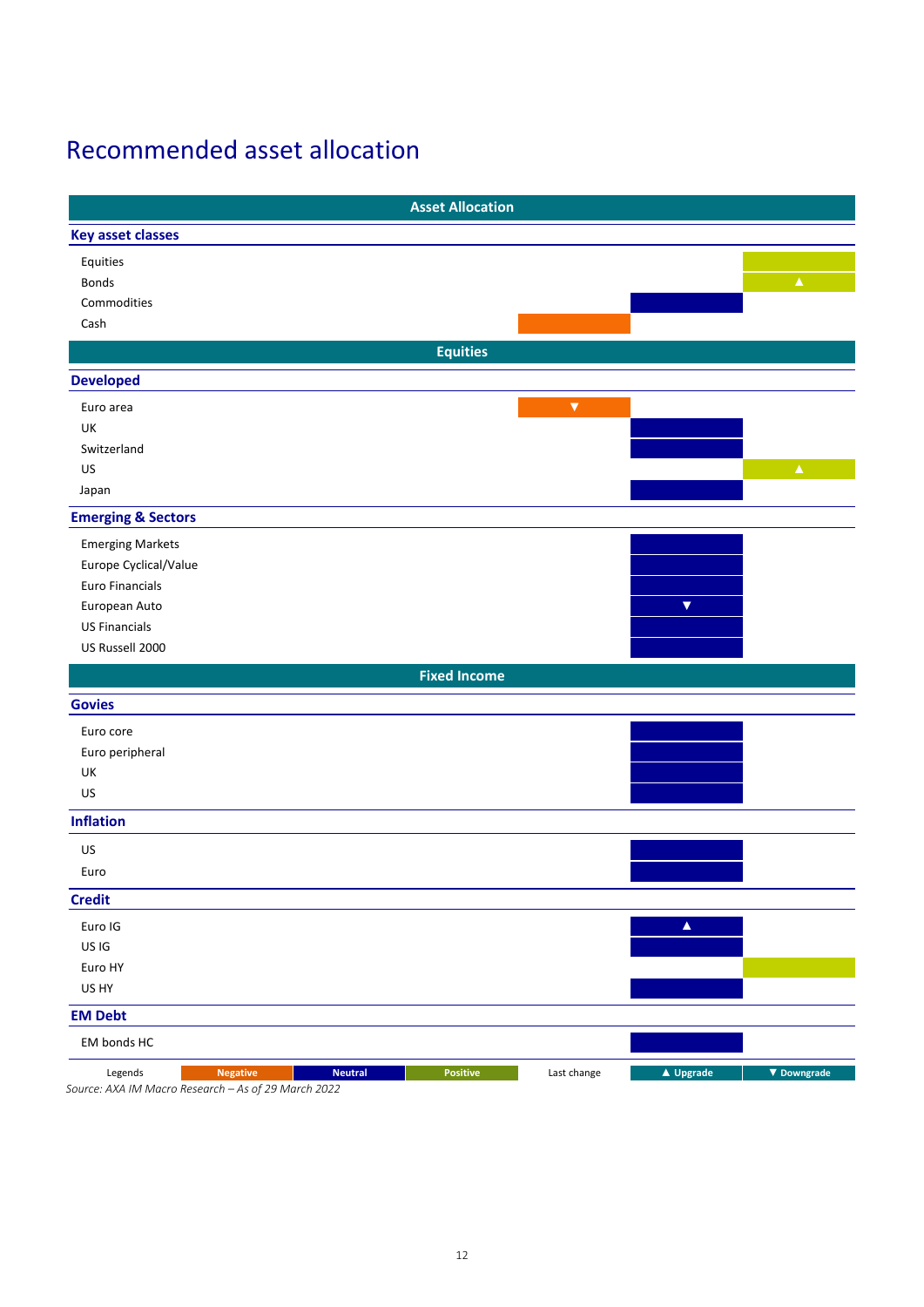# <span id="page-12-0"></span>Macro forecast summary

| <b>Real GDP growth (%)</b> | 2020    | 2021*         |           | 2022*         |           | 2023*         |           |
|----------------------------|---------|---------------|-----------|---------------|-----------|---------------|-----------|
|                            |         | <b>AXA IM</b> | Consensus | <b>AXA IM</b> | Consensus | <b>AXA IM</b> | Consensus |
| <b>World</b>               | $-3.1$  | 5.2           |           | 3.1           |           | 2.8           |           |
| <b>Advanced economies</b>  | $-5.0$  | 3.4           |           | 2.0           |           | $1.2$         |           |
| <b>US</b>                  | $-3.4$  | 5.5           | 5.6       | 2.8           | 3.7       | 1.6           | 2.5       |
| EMU-4                      | $-7.4$  | 5.0           |           | 2.1           |           | $1.2$         |           |
| Germany                    | $-4.9$  | 2.8           | 2.7       | $1.2$         | 3.5       | 1.7           | 2.7       |
| France                     | $-8.0$  | 7.0           | 6.6       | 2.7           | 3.8       | 1.0           | 2.1       |
| Italy                      | $-9.0$  | 6.5           | 6.3       | 2.3           | 4.1       | 0.6           | 2.3       |
| Spain                      | $-10.8$ | 5.0           | 4.7       | 3.5           | 5.7       | 1.6           | 3.6       |
| Japan                      | $-4.9$  | 1.7           | 1.8       | 2.5           | 2.8       | 1.8           | 1.8       |
| <b>UK</b>                  | $-10.0$ | 7.2           | 7.0       | 3.8           | 4.3       | 0.7           | 2.0       |
| Switzerland                | $-2.5$  | 3.5           | 3.5       | 2.0           | 2.9       | 1.3           | 1.9       |
| Canada                     | $-5.2$  | 4.4           | 4.6       | 3.3           | 3.9       | 2.5           | 3.1       |
| <b>Emerging economies</b>  | $-1.9$  | 6.3           |           | 3.8           |           | 3.8           |           |
| Asia                       | $-0.8$  | 6.8           |           | 5.1           |           | 5.0           |           |
| China                      | 2.3     | 7.9           | 8.0       | 5.0           | 5.0       | 5.0           | 5.2       |
| South Korea                | $-0.9$  | 4.0           | 4.0       | 2.0           | 3.0       | 2.0           | 2.6       |
| Rest of EM Asia            | $-4.6$  | 5.8           |           | 5.6           |           | 5.3           |           |
| LatAm                      | $-7.0$  | 7.0           |           | 2.5           |           | 2.5           |           |
| Brazil                     | $-3.9$  | 4.8           | 4.7       | 0.9           | 0.5       | 1.9           | 1.9       |
| Mexico                     | $-8.5$  | 4.8           | 5.6       | 2.4           | 2.3       | 2.2           | 2.3       |
| <b>EM Europe</b>           | $-2.0$  | 6.6           |           | $-0.3$        |           | 0.9           |           |
| Russia                     | $-2.7$  | 4.7           |           | $-7.0$        |           | $-3.0$        |           |
| Poland                     | $-2.5$  | 5.8           | 5.3       | 4.2           | 4.7       | 3.3           | 3.8       |
| Turkey                     | 1.8     | 11.5          | 9.9       | 3.9           | 2.9       | 3.4           | 3.2       |
| <b>Other EMs</b>           | $-2.1$  | 4.2           |           | 3.0           |           | 3.0           |           |

| <b>CPI Inflation (%)</b>  | 2020   | $2021*$       |                  | $2022*$       |           | $2023*$       |                  |
|---------------------------|--------|---------------|------------------|---------------|-----------|---------------|------------------|
|                           |        | <b>AXA IM</b> | <b>Consensus</b> | <b>AXA IM</b> | Consensus | <b>AXA IM</b> | <b>Consensus</b> |
| <b>Advanced economies</b> | 0.7    | 3.2           |                  | 5.4           |           | 2.9           |                  |
| US.                       | 1.2    | 4.7           | 4.6              | 6.8           | 5.2       | 3.8           | 2.6              |
| Eurozone                  | 0.3    | 2.6           | 2.5              | 5.3           | 3.9       | 2.5           | 1.7              |
| Japan                     | 0.0    | $-0.2$        | $-0.2$           | 2.0           | 1.0       | 1.0           | 0.7              |
| UK                        | 0.9    | 2.6           | 2.5              | 6.8           | 5.4       | 3.4           | 2.7              |
| Switzerland               | $-0.7$ | 0.5           | 0.5              | 2.0           | 1.0       | 1.0           | 0.6              |
| Canada                    | 0.7    | 3.4           | 3.4              | 4.2           | 3.7       | 2.8           | 2.3              |

*Source: Datastream, IMF and AXA IM Macro Research − As of 29 March 2022* \* Forecast

These projections are not necessarily reliable indicators of future results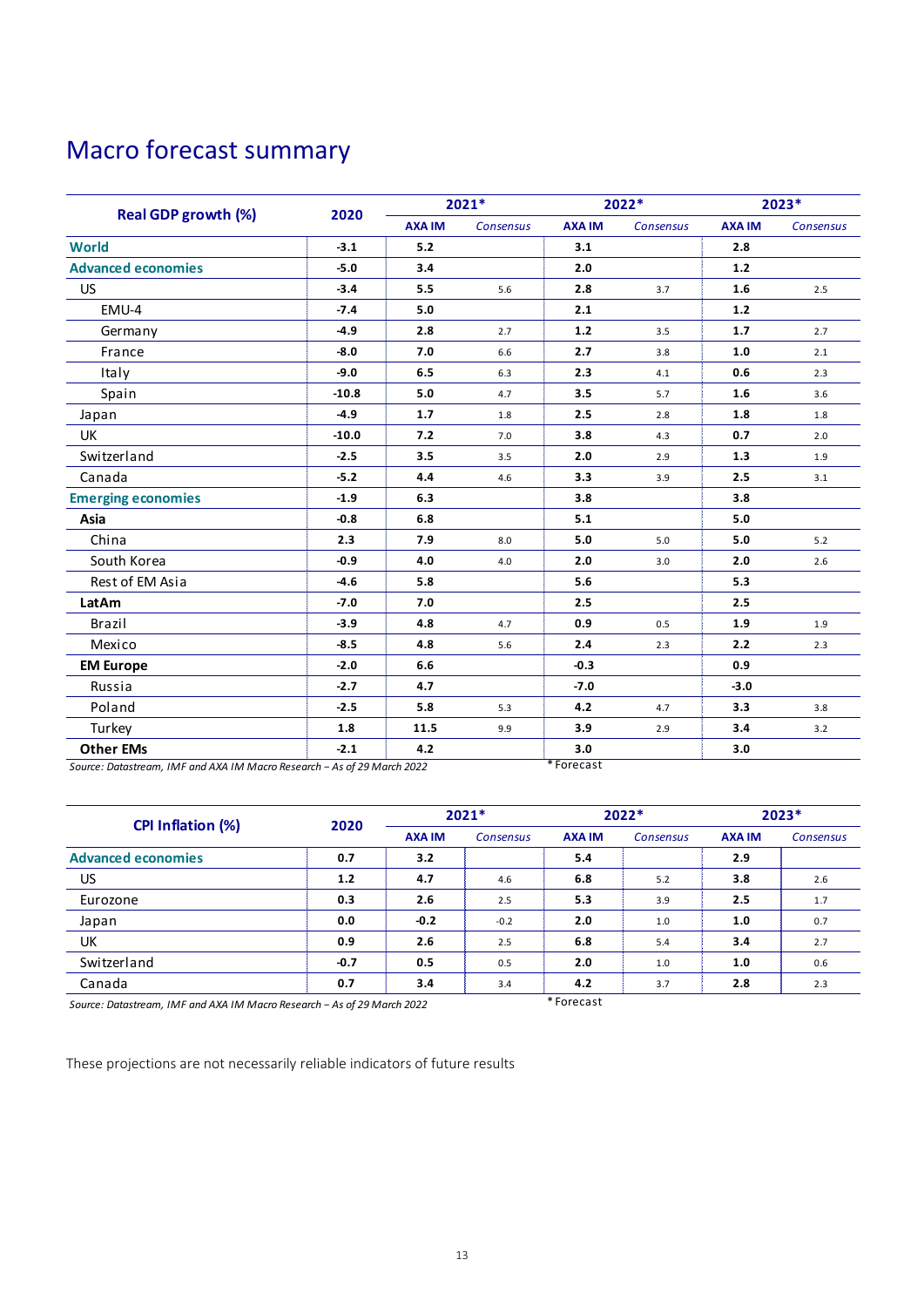# Forecast summary

|                            |       | <b>Central bank policy</b><br>Meeting dates and expected changes (Rates in bp / QE in bn) |                   |                    |                |                                         |
|----------------------------|-------|-------------------------------------------------------------------------------------------|-------------------|--------------------|----------------|-----------------------------------------|
|                            |       | <b>Current</b>                                                                            | $Q1-22$           | $Q2-22$            | $Q3-22$        | Q4-22                                   |
|                            | Dates |                                                                                           | 25-26 Jan         | $3-4$ May          | 26-27 July     | $1-2$ Nov                               |
| <b>United States - Fed</b> |       | $0 - 0.25$                                                                                | 15-16 Mar         | 14-15 June         | 20-21 Sep      | 13-14 Dec                               |
|                            | Rates |                                                                                           | $+0.25(0.25-0.5)$ | $+0.50(0.75-1.00)$ |                | $+0.50$ (1.25-1.50) $+0.25$ (1.50-1.75) |
| Euro area - ECB            | Dates |                                                                                           | 03 Feb            | 14 April           | 21 July        | 27 Oct                                  |
|                            |       | $-0.50$                                                                                   | 10 Mar            | 9 June             | 8 Sep          | 15 Dec                                  |
|                            | Rates |                                                                                           | unch (-0.50)      | unch (-0.50)       | unch (-0.50)   | $+0.25(-0.25)$                          |
|                            | Dates |                                                                                           | 17-18 Jan         | 27-28 April        | 20-21 July     | 27-28 Oct                               |
| Japan - BoJ                |       | $-0.10$                                                                                   | 17-18 Mar         | 16-17 June         | 21-22 Sep      | 19-20 Dec                               |
|                            | Rates |                                                                                           | unch (-0.10)      | unch $(-0.10)$     | unch $(-0.10)$ | unch (-0.10)                            |
|                            | Dates |                                                                                           | 3 Feb             | 5 May              | 4 Aug          | 3 Nov                                   |
| UK - BoE                   |       | 0.75                                                                                      | 17 Mar            | 16 June            | 15 Sep         | 15 Dec                                  |
|                            | Rates |                                                                                           | $+0.5(0.75)$      | $+0.5(1.25)$       | unch (1.25)    | unch (1.25)                             |

*Source: AXA IM Macro Research - As of 29 March 2022*

These projections are not necessarily reliable indicators of future results

**[Download the full slide deck of our March Investment Strategy](https://axa-im.com/sites/default/files/insight/pdf/axa-im-research-global-march_0.pdf)**